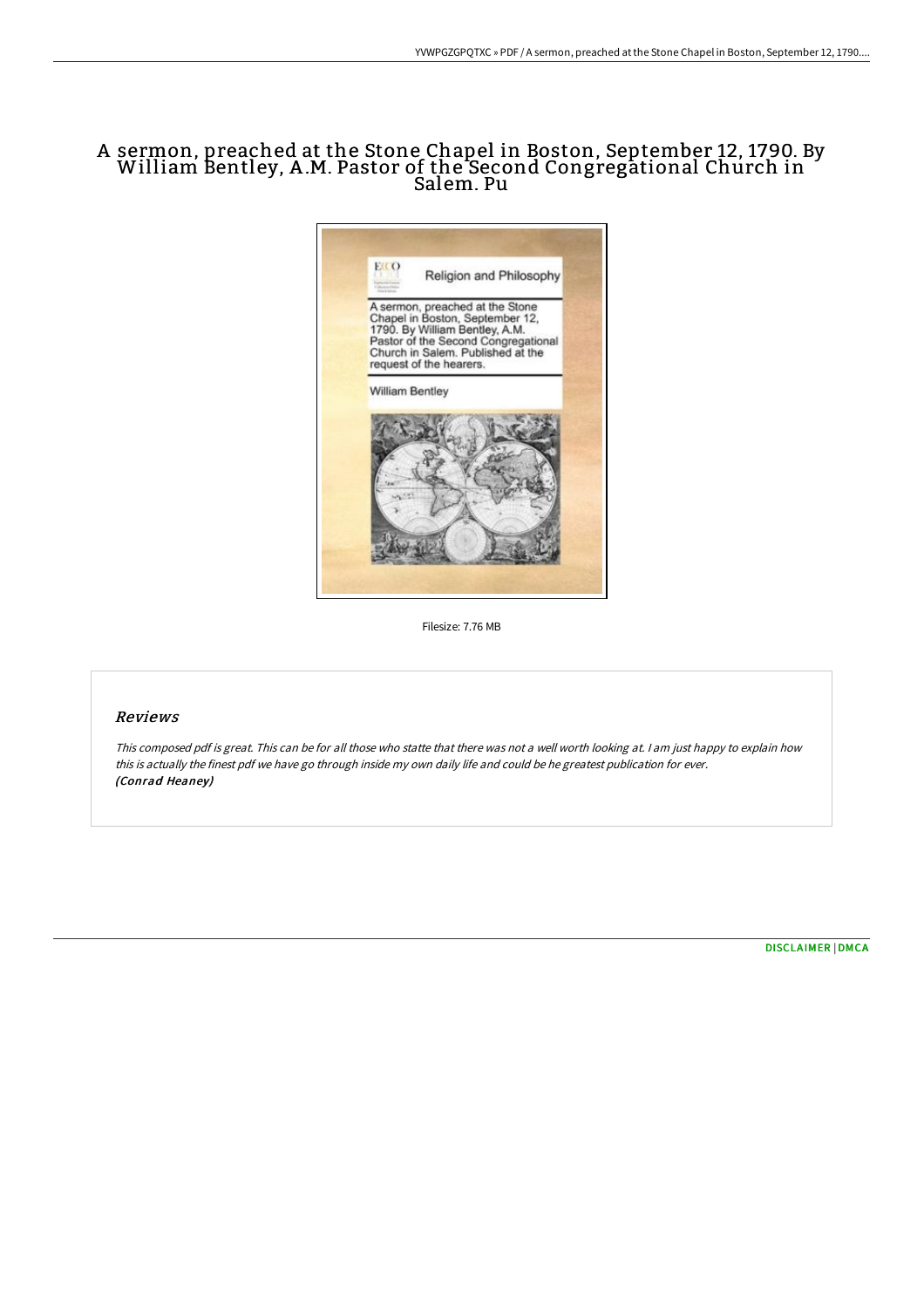## A SERMON, PREACHED AT THE STONE CHAPEL IN BOSTON, SEPTEMBER 12, 1790. BY WILLIAM BENTLEY, A.M. PASTOR OF THE SECOND CONGREGATIONAL CHURCH IN SALEM. PU



To save A sermon, preached at the Stone Chapel in Boston, September 12, 1790. By William Bentley, A.M. Pastor of the Second Congregational Church in Salem. Pu eBook, you should refer to the web link below and download the file or get access to other information which are relevant to A SERMON, PREACHED AT THE STONE CHAPEL IN BOSTON, SEPTEMBER 12, 1790. BY WILLIAM BENTLEY, A.M. PASTOR OF THE SECOND CONGREGATIONAL CHURCH IN SALEM. PU ebook.

Gale ECCO, Print Editions, 2010. PAP. Condition: New. New Book. Delivered from our UK warehouse in 3 to 5 business days. THIS BOOK IS PRINTED ON DEMAND. Established seller since 2000.